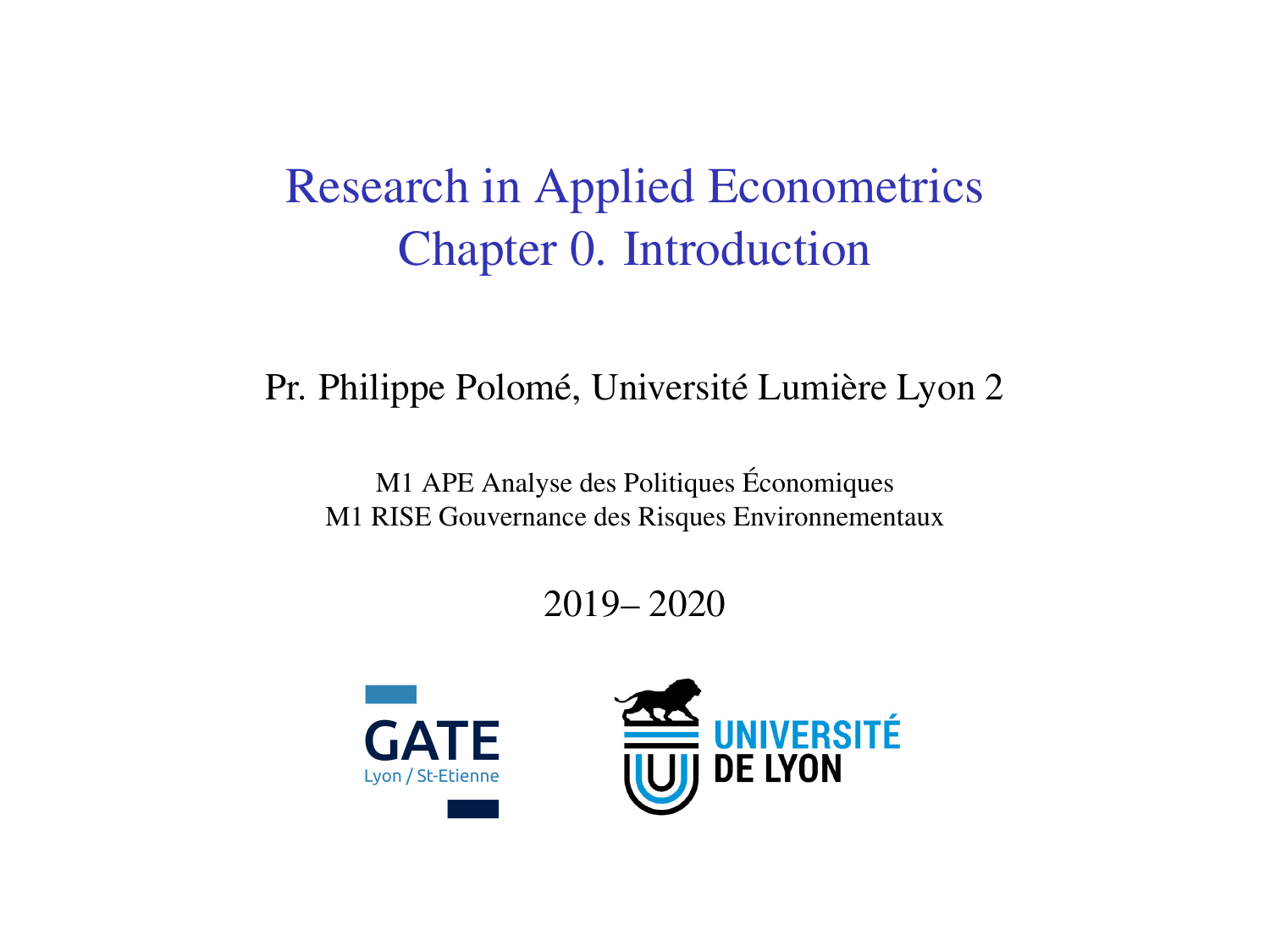# Plan

- $\blacktriangleright$  Motivation
- $\triangleright$  Organisation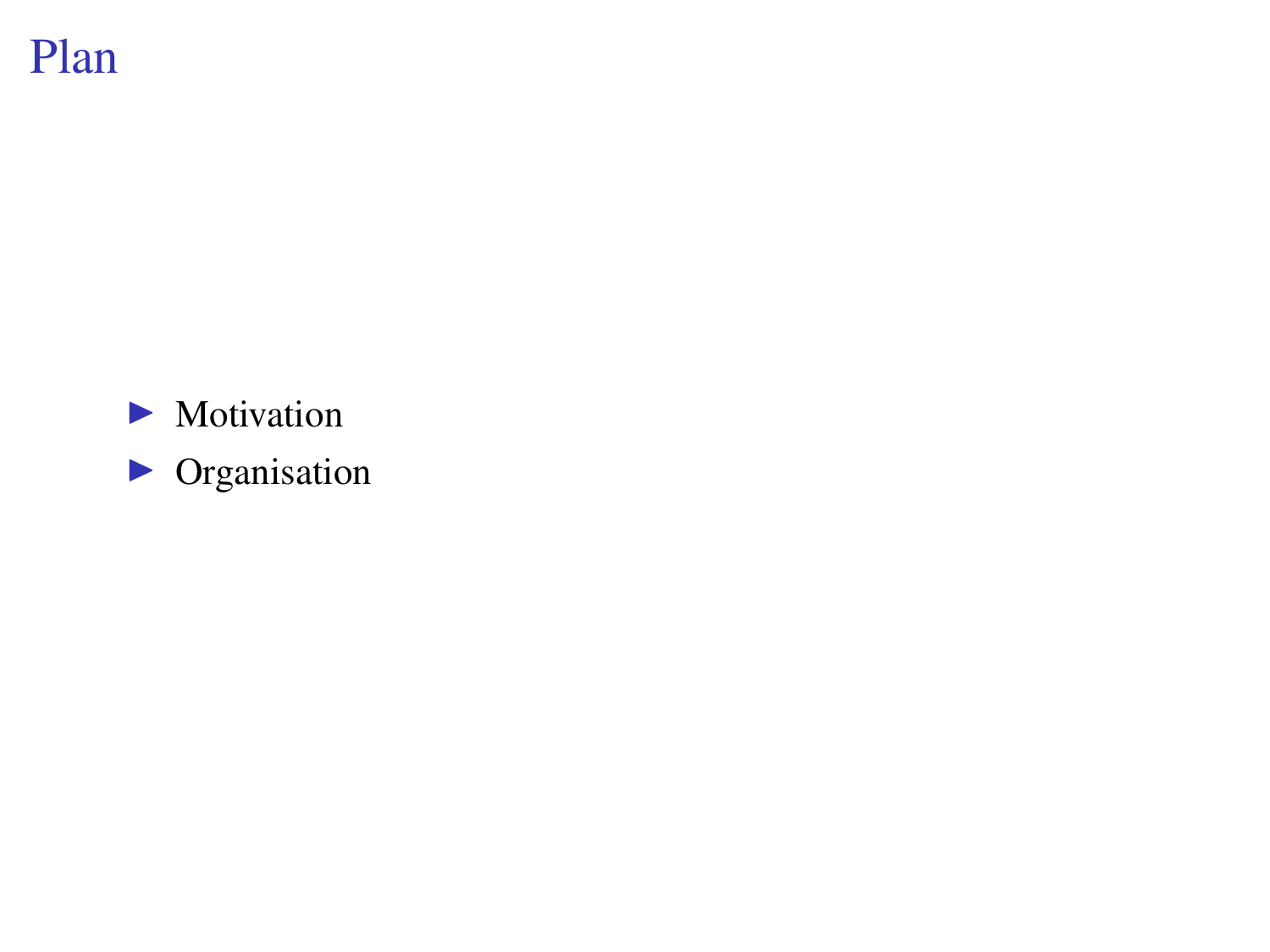# Course Objectives & Motivations

### $\blacktriangleright$  Class in Econometrics

- $\blacktriangleright$  In a unit of English language
- $\triangleright$  Goal: Expose students to applied econometrics in English
	- $\blacktriangleright$  Applied examples with environmental economics data
	- $\triangleright$  Students should improve both their applied econometrics skills and their English level
	- $\blacktriangleright$  Attendance and interactions in class
- $\triangleright$  Focus on applied techniques: Introduction to R
	- $\blacktriangleright$  More on that later
- $\triangleright$  Context : ex ante valuation of public (environmental) policies
	- $\triangleright$  Contingent valuation / stated preferences
	- $\blacktriangleright$  In econometrics details
	- $\blacktriangleright$  With R commands
	- $\triangleright$  With data & examples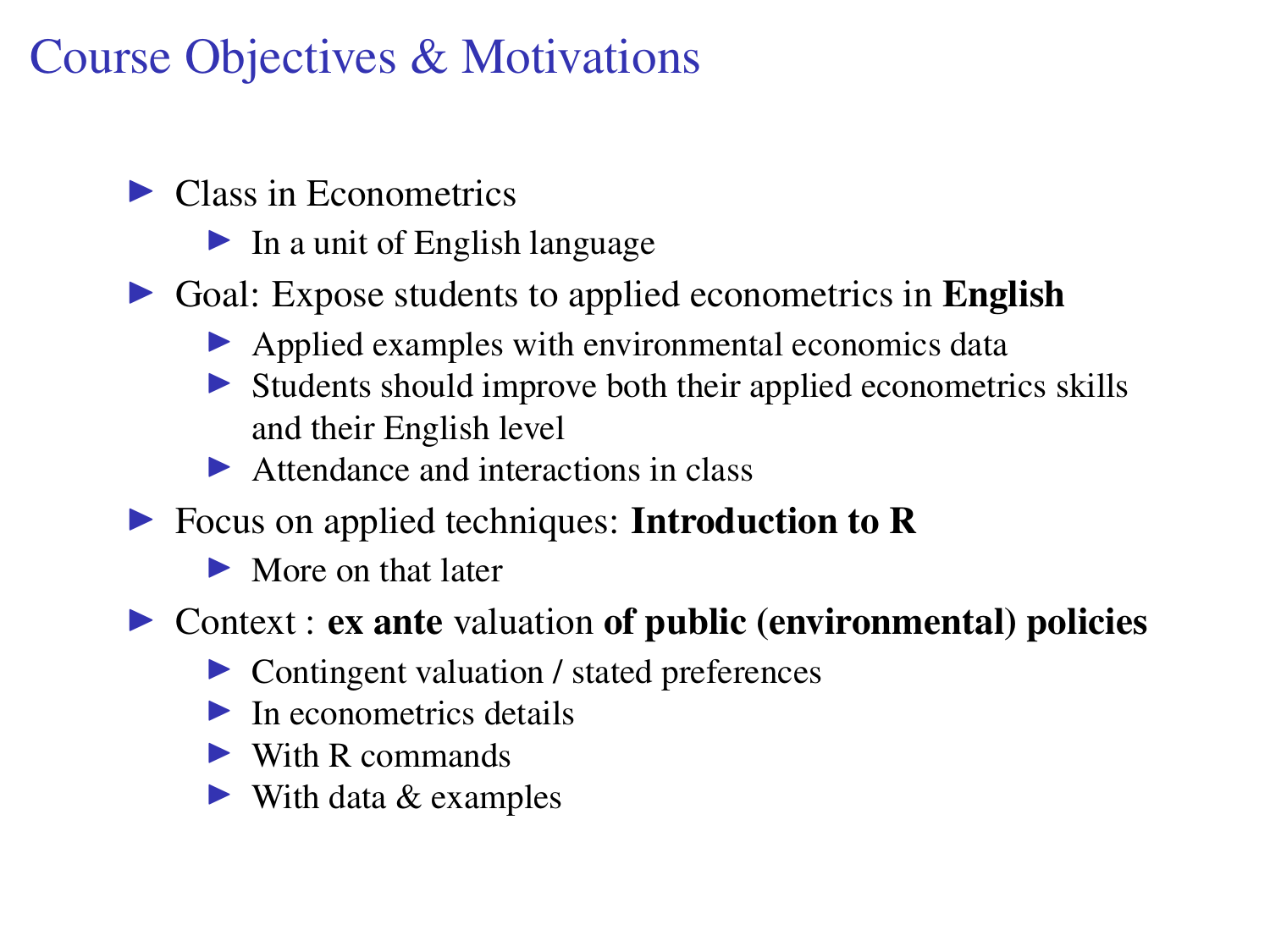# The relevance of valuation studies

- $\triangleright$  Cost-benefit analysis
	- In Newly in France: public project with a "déclaration d'utilité" publique" have to justify that Benefit > Cost
		- $\triangleright$  For market and nonmarket goods & services
		- Including e.g. value of human life, ecosystem services, patrimonial & heritage values
		- $\blacktriangleright$  In principle
	- I How do we compute that ?
		- $\blacktriangleright$  That includes environmental "services", e.g. ecosystem functions
		- I But also all kinds of benefits  $& \text{costs}, \text{e.g.}$  a prison removes criminal from society and helps their rehabilitation

 $\triangleright$  "valeurs tutélaires" (guidelines) & consensual discount rate

▶ Damage assessment for non-market goods

- $\blacktriangleright$  France introduced a few years ago the principles of environmental damage and compensation in kind
	- $\triangleright$  well-embodied in US legislation
	- $\triangleright$  not so much in EU legislation
- Greening the National Accounts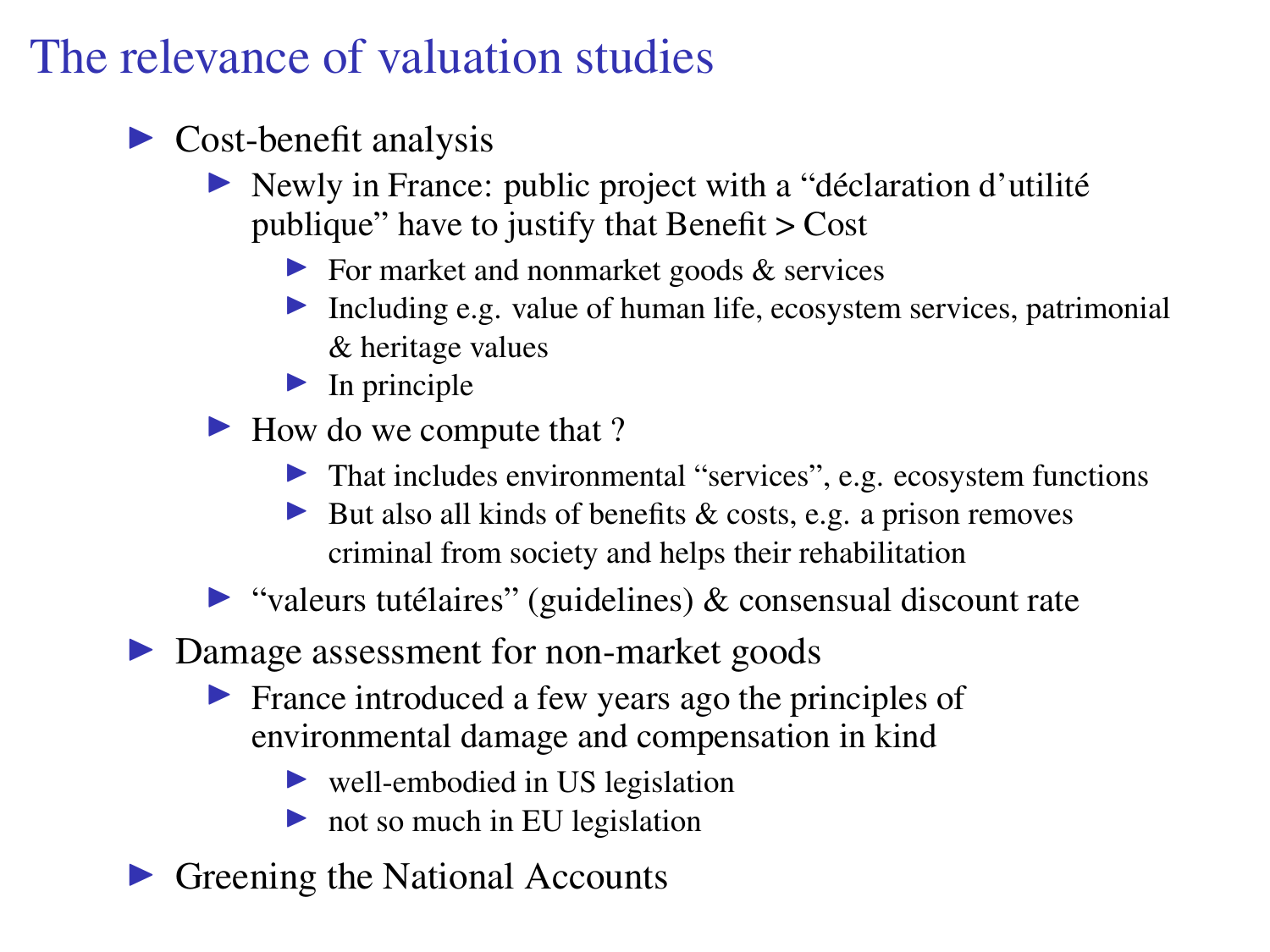### Course Plan

- 1. Introduction to R
- 2. Nonmarket valuation basic theory (maybe not)
	- $\blacktriangleright$  French tend to say "évaluation"
	- $\blacktriangleright$  English stresses the idea of valuing
		- $\blacktriangleright$  "assigning a value"
- 3. Contingent valuation
	- $\blacktriangleright$  Best-known technique
- 4. Choice experiment (if there's time)
	- $\blacktriangleright$  Harder econometrics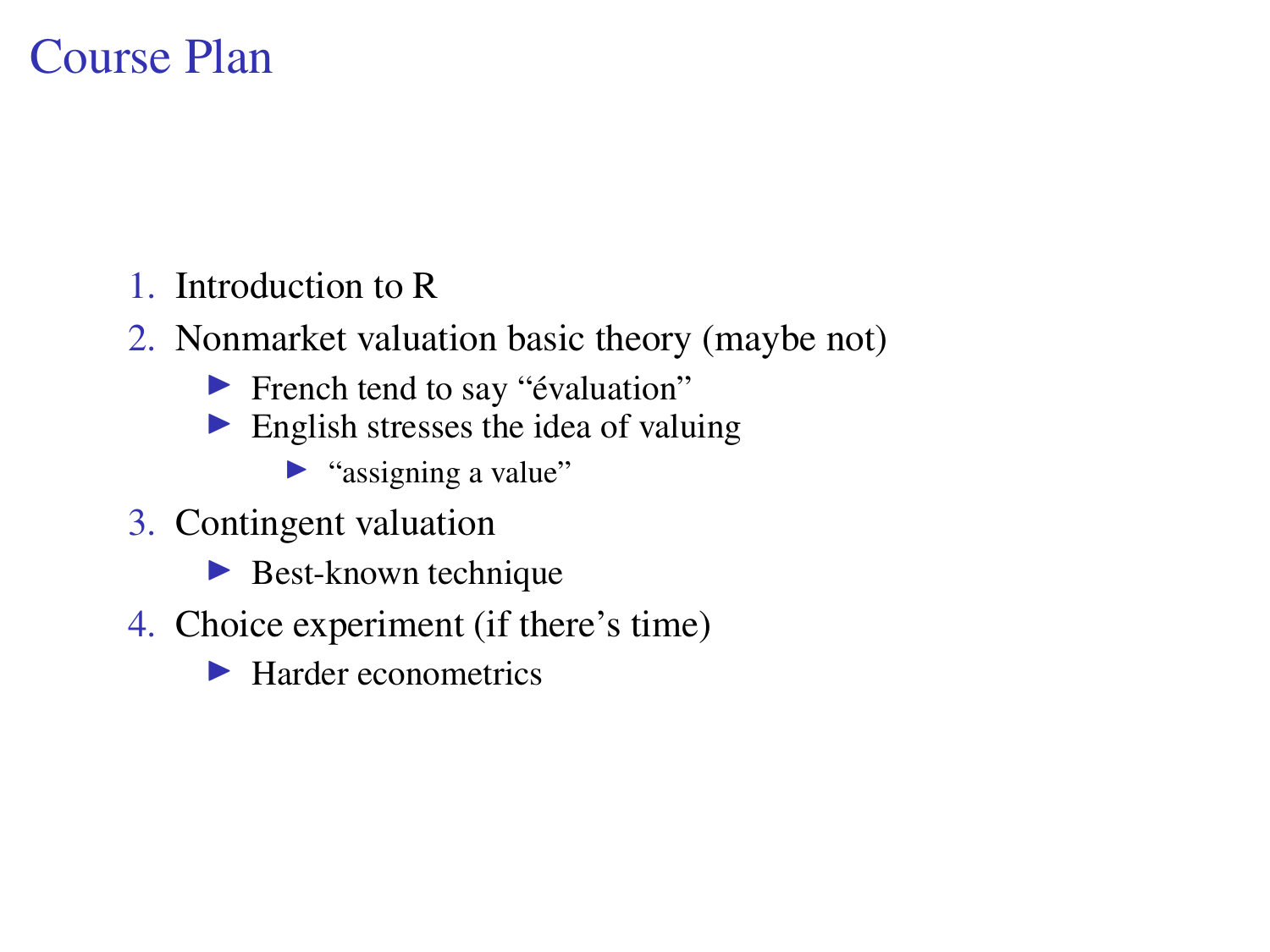### Course Organization

- $\triangleright$  6 lectures of 3.5 hours each
	- $\blacktriangleright$  Every week
		- I "Dispense d'assiduité" not possible for language courses
	- $\triangleright$  Bring your laptop as much as possible
- $\triangleright$  Do not forget it is a language course
	- $\blacktriangleright$  Please interrupt me when you don't understand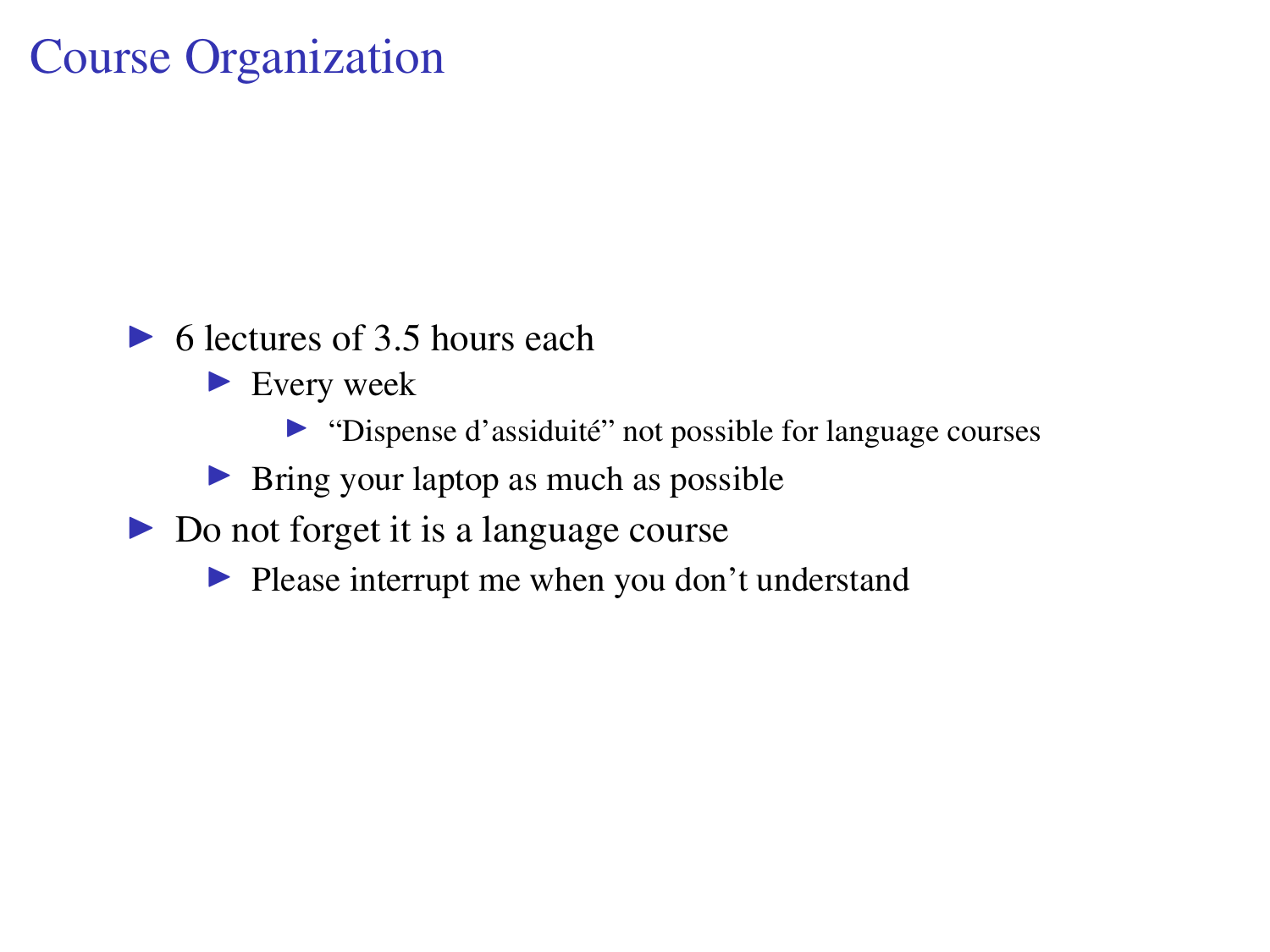Evaluation: "Contrôle continu" in class for 100%

- $\triangleright$  About 20' at some point of **each** lecture
	- $\blacktriangleright$  Beginning, end or middle
		- $\triangleright$  On what we have seen during that lecture  $\&$  the previous one (not several)
- If you miss one, you get zero at that one
	- $\blacktriangleright$  The 1st one is just practice
- $\triangleright$  No final exam in "first session" in Decembre
	- $\blacktriangleright$  "Rattrapage" in June
- It is super important that you read / study the class notes **before** coming to class
	- $\blacktriangleright$  That is why we do CC
- $\blacktriangleright$  I will try to correct the tests as much as possible